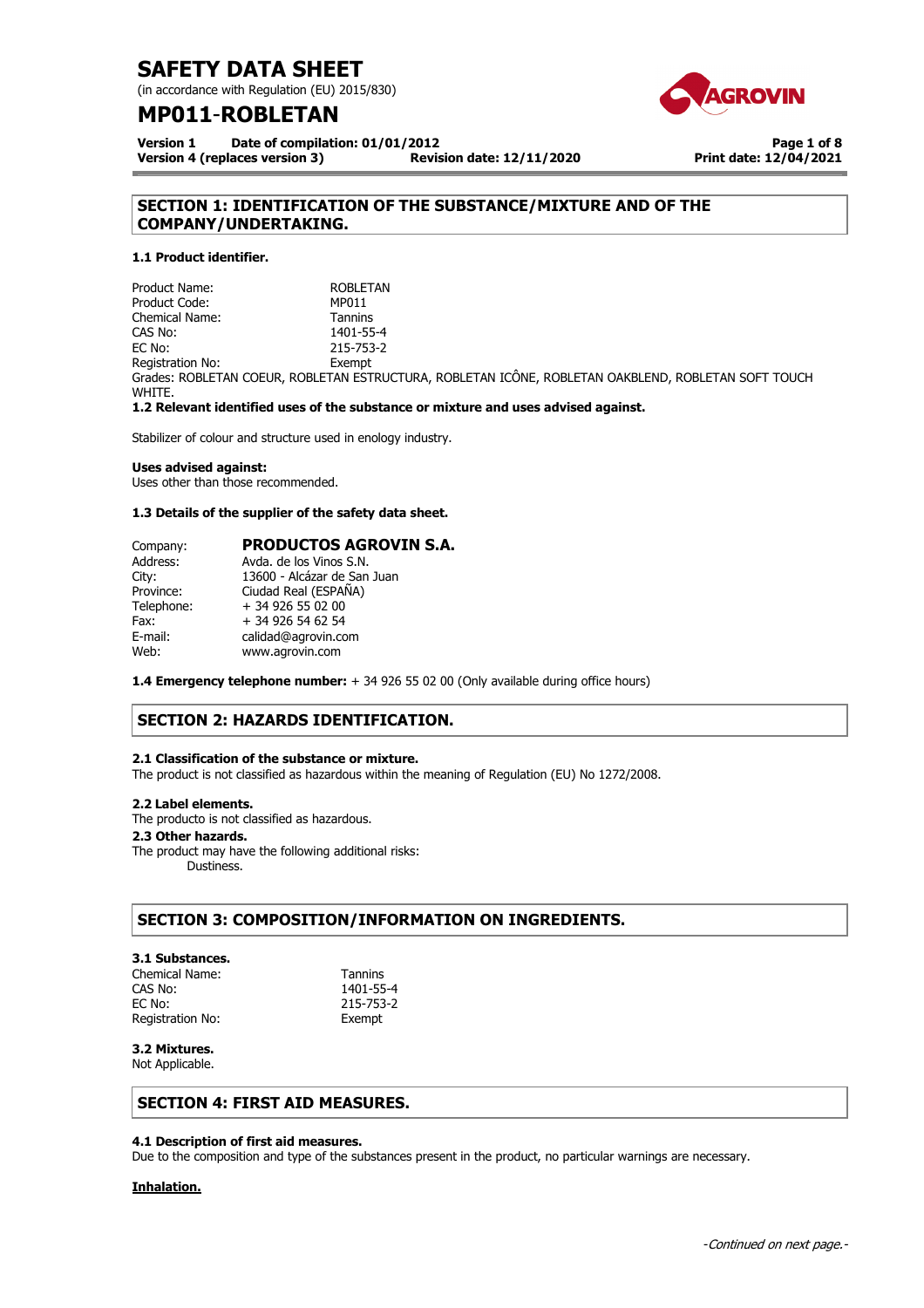(in accordance with Regulation (EU) 2015/830)

# **MP011**-**ROBLETAN**

**Version 1 Date of compilation: 01/01/2012** 

**Version 4 (replaces version 3) Revision date: 12/11/2020**

**Page 2 of 8 Print date: 12/04/2021**

Take the victim into open air; keep them warm and calm. If breathing is irregular or stops, perform artificial respiration.

### **Eye contact.**

Remove contact lenses, if present and if it is easy to do. Wash eyes with plenty of clean and cool water for at least 10 minutes while pulling eyelids up, and seek medical assistance. Dont let the person to rub the affected eye.

## **Skin contact.**

Remove contaminated clothing.

### **Ingestion.**

Keep calm. NEVER induce vomiting.

### **4.2 Most important symptoms and effects, both acute and delayed.**

No known acute or delayed effects from exposure to the product.

### **4.3 Indication of any immediate medical attention and special treatment needed.**

In case of doubt or when symptoms of feeling unwell persist, get medical attention. Never administer anything orally to persons who are unconscious.

# **SECTION 5: FIREFIGHTING MEASURES.**

### **5.1 Extinguishing media.**

#### **Suitable extinguishing media:**

Extinguisher powder or CO2. In case of more serious fires, also alcohol-resistant foam and water spray.

#### **Unsuitable extinguishing media:**

Do not use a direct stream of water to extinguish. In the presence of electrical voltage, you cannot use water or foam as extinguishing media.

### **5.2 Special hazards arising from the substance or mixture.**

#### **Special risks.**

Fire can cause thick, black smoke. As a result of thermal decomposition, dangerous products can form: carbon monoxide, carbon dioxide. Exposure to combustion or decomposition products can be harmful to your health.

### **5.3 Advice for firefighters.**

Use water to cool tanks, cisterns, or containers close to the heat source or fire. Take wind direction into account.

### **Fire protection equipment.**

According to the size of the fire, it may be necessary to use protective suits against the heat, individual breathing equipment, gloves, protective goggles or facemasks, and boots.

# **SECTION 6: ACCIDENTAL RELEASE MEASURES.**

### **6.1 Personal precautions, protective equipment and emergency procedures.**

For exposure control and individual protection measures, see section 8.

### **6.2 Environmental precautions.**

Product not classified as hazardous for the environment, avoid spillage as much as possible.

### **6.3 Methods and material for containment and cleaning up.**

Contain and collect spillage with inert absorbent material (earth, sand, vermiculite, Kieselguhr...) and clean the area immediately with a suitable decontaminant.

Deposit waste in closed and suitable containers for disposal, in compliance with local and national regulations

### **6.4 Reference to other sections.**

For exposure control and individual protection measures, see section 8. For later elimination of waste, follow the recommendations under section 13.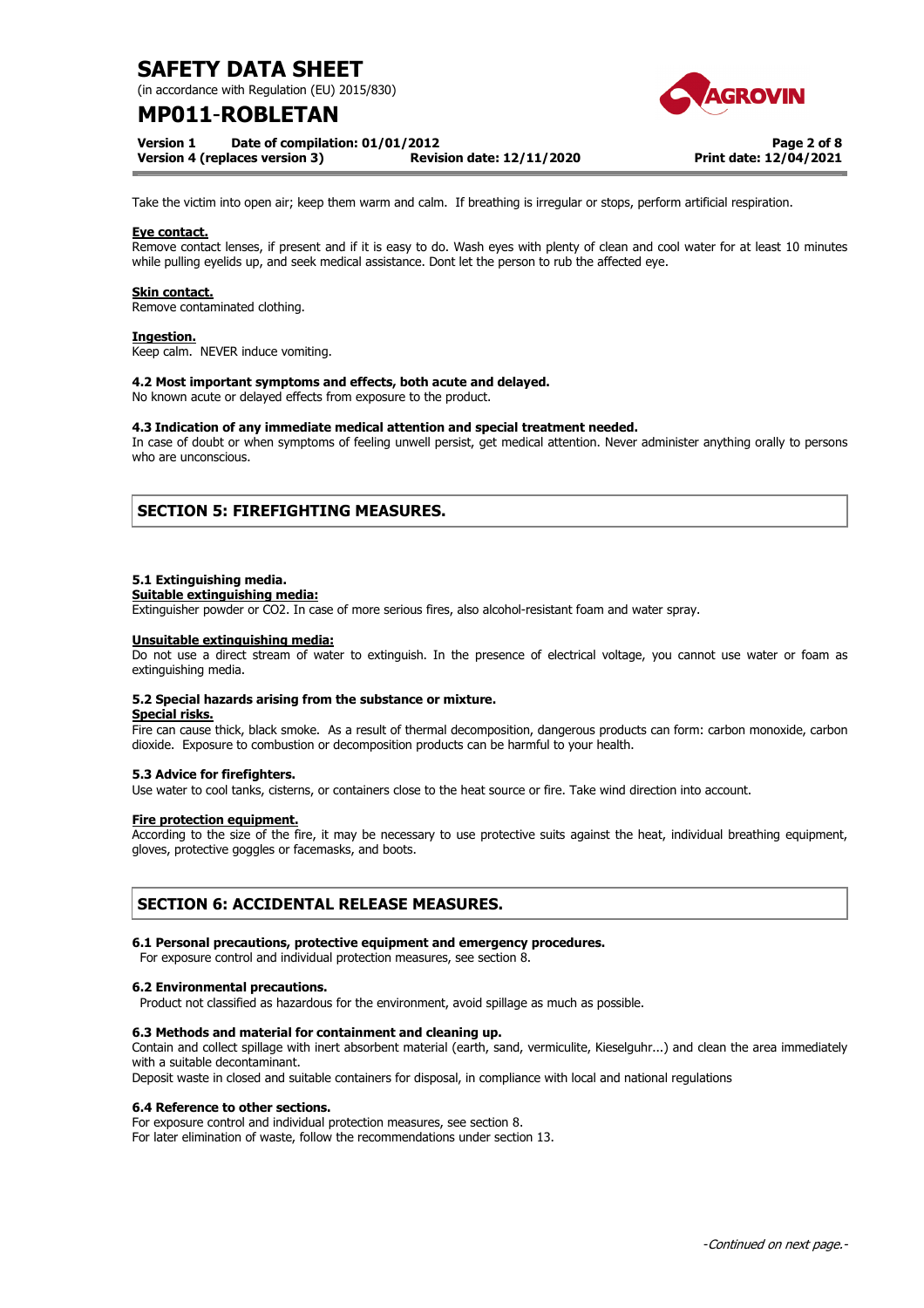(in accordance with Regulation (EU) 2015/830)

# **MP011**-**ROBLETAN**

*<u><b>IGROVIN</u>* 

**Version 1 Date of compilation: 01/01/2012** 

**Version 4 (replaces version 3) Revision date: 12/11/2020**

**Page 3 of 8 Print date: 12/04/2021**

# **SECTION 7: HANDLING AND STORAGE.**

## **7.1 Precautions for safe handling.**

The product does not require special handling measures, the following general measures are recommended: For personal protection, see section 8.

In the application area, smoking, eating, and drinking must be prohibited.

Follow legislation on occupational health and safety.

Never use pressure to empty the containers. They are not pressure-resistant containers. Keep the product in containers made of a material identical to the original.

# **7.2 Conditions for safe storage, including any incompatibilities.**

The product does not require special storage measures. As general storage measures, sources of heat, radiation, electricity and contact with food should be avoided. Keep away from oxidising agents and from highly acidic or alkaline materials. Store the containers between 5 and 35º C, in a dry and well-ventilated place. Store according to local legislation. Observe indications on the label. The product is not affected by Directive 2012/18/EU (SEVESO III).

### **7.3 Specific end use(s).**

Oenological tannin

# **SECTION 8: EXPOSURE CONTROLS/PERSONAL PROTECTION.**

# **8.1 Control parameters.**

The product does NOT contain substances with Professional Exposure Environmental Limit Values.The product does NOT contain substances with Biological Limit Values.

# **8.2 Exposure controls.**

# **Measures of a technical nature:**

| <b>Concentration:</b>        | 100 %                                                                                                                                                                                                                        |  |  |  |
|------------------------------|------------------------------------------------------------------------------------------------------------------------------------------------------------------------------------------------------------------------------|--|--|--|
| Uses:                        | Stabilizer of colour and structure used in enology industry.                                                                                                                                                                 |  |  |  |
| <b>Breathing protection:</b> |                                                                                                                                                                                                                              |  |  |  |
| PPE:                         | Particle filter mask                                                                                                                                                                                                         |  |  |  |
| Characteristics:             | «CE» marking, category III. Made of filtering material, it covers nose, mouth and<br>chin.                                                                                                                                   |  |  |  |
| CEN standards:               | <b>EN 149</b>                                                                                                                                                                                                                |  |  |  |
| Maintenance:                 | Check for any tears, defects, etc. before use. Since it is disposable individual protection equipment, it<br>should be replaced after use.                                                                                   |  |  |  |
| Observations:                | Does not protect worker unless properly adjusted. Follow the manufacturer's instructions regarding<br>suitable use of the equipment.                                                                                         |  |  |  |
| Filter Type needed:          | P <sub>2</sub>                                                                                                                                                                                                               |  |  |  |
| <b>Hand protection:</b>      |                                                                                                                                                                                                                              |  |  |  |
| PPE:                         | Protective gloves.                                                                                                                                                                                                           |  |  |  |
| Characteristics:             | «CE» marking, category II.                                                                                                                                                                                                   |  |  |  |
| CEN standards:               | EN 374-1, En 374-2, EN 374-3, EN 420                                                                                                                                                                                         |  |  |  |
| Maintenance:                 | Keep in a dry place, away from any sources of heat, and avoid exposure to sunlight as much as possible.<br>Do not make any changes to the gloves that may alter their resistance, or apply paints, solvents or<br>adhesives. |  |  |  |
| Observations:                | Gloves should be of the appropriate size and fit the user's hand well, not being too loose or too tight.<br>Always use with clean, dry hands.                                                                                |  |  |  |
| Material:                    | Material thickness<br>Breakthrough time<br>PVC (polyvinyl chloride)<br>0,35<br>>480<br>(min.):<br>$(mm)$ :                                                                                                                   |  |  |  |
| <b>Eye protection:</b>       |                                                                                                                                                                                                                              |  |  |  |
| PPE:                         | Face shield.                                                                                                                                                                                                                 |  |  |  |
| Characteristics:             | «CE» marking, category II. Face and eye protector against splashing liquid.                                                                                                                                                  |  |  |  |
| CEN standards:               | EN 165, EN 166, EN 167, EN 168                                                                                                                                                                                               |  |  |  |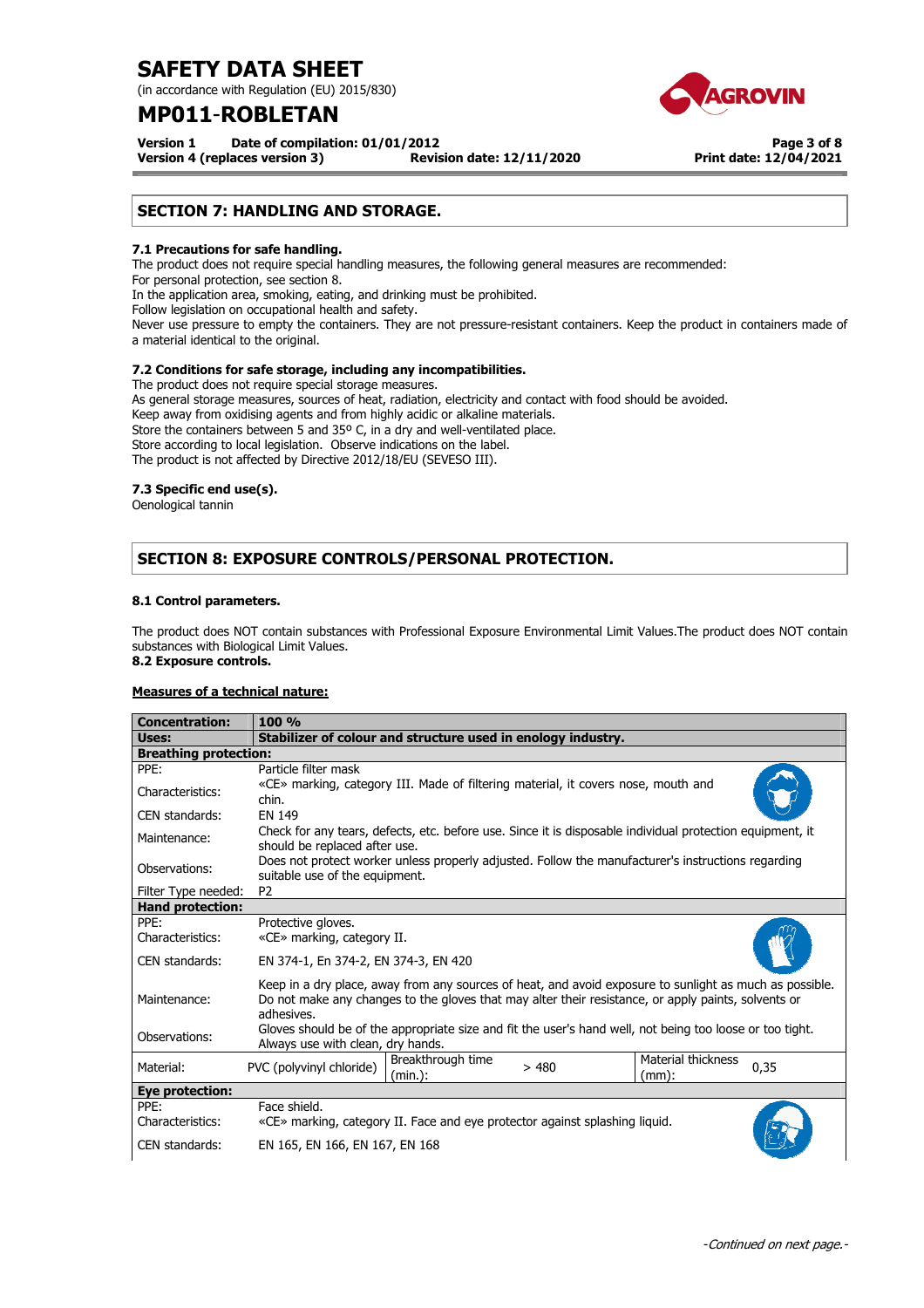(in accordance with Regulation (EU) 2015/830)

# **MP011**-**ROBLETAN**



**Page 4 of 8**

**Print date: 12/04/2021**

**Version 1 Date of compilation: 01/01/2012** 

**Version 4 (replaces version 3) Revision date: 12/11/2020**

Maintenance: Visibility through lenses should be ideal. Therefore, these parts should be cleaned daily. Protectors should be disinfected periodically following the manufacturer's instructions. Make sure that mobile parts move smoothly. Observations: Face shields should offer a field of vision with a dimension in the central line of, at least, 150 mm vertically once attached to the frame. **Skin protection:** PPE: Protective clothing. Characteristics: «CE» marking, category II. Protective clothing should not be too tight or loose in order not to obstruct the user's movements. CEN standards: EN 340 Maintenance: In order to guarantee uniform protection, follow the washing and maintenance instructions provided by the manufacturer. Observations: The protective clothing should offer a level of comfort in line with the level of protection provided in terms of the hazard against which it protects, bearing in mind environmental conditions, the user's level of activity and the expected time of use. PPE: Work footwear. Characteristics: «CE» marking, category II. CEN standards: EN ISO 13287, EN 20347 Maintenance: This product adapts to the first user's foot shape. That is why, as well as for hygienic reasons, it should not be used by other people. Observations: Work footwear for professional use includes protection elements aimed at protecting users against any injury resulting from an accident

# **SECTION 9: PHYSICAL AND CHEMICAL PROPERTIES.**

# **9.1 Information on basic physical and chemical properties.**

Appearance:Odourless powder with characteristic colour Colour: N.A./N.A. Odour:Característico Odour threshold:N.A./N.A. pH:2.5 - 4.5 Melting point:N.A./N.A. Boiling Point: N.A./N.A. Flash point: 198 ºC Evaporation rate: N.A./N.A. Inflammability (solid, gas): N.A./N.A. Lower Explosive Limit: N.A./N.A. Upper Explosive Limit: N.A./N.A. Vapour pressure: N.A./N.A. Vapour density:N.A./N.A. Relative density:N.A./N.A. Solubility:N.A./N.A. Liposolubility: N.A./N.A. Hydrosolubility: N.A./N.A. Partition coefficient (n-octanol/water): N.A./N.A. Auto-ignition temperature: N.A./N.A. Decomposition temperature: N.A./N.A. Viscosity: N.A./N.A. Explosive properties: N.A./N.A. Oxidizing properties: N.A./N.A. N.A./N.A.= Not Available/Not Applicable due to the nature of the product

# **9.2 Other information.**

Dropping point: N.A./N.A. Blink: N.A./N.A. Kinematic viscosity: N.A./N.A. N.A./N.A.= Not Available/Not Applicable due to the nature of the product

# **SECTION 10: STABILITY AND REACTIVITY.**

### **10.1 Reactivity.**

The product does not present hazards by their reactivity.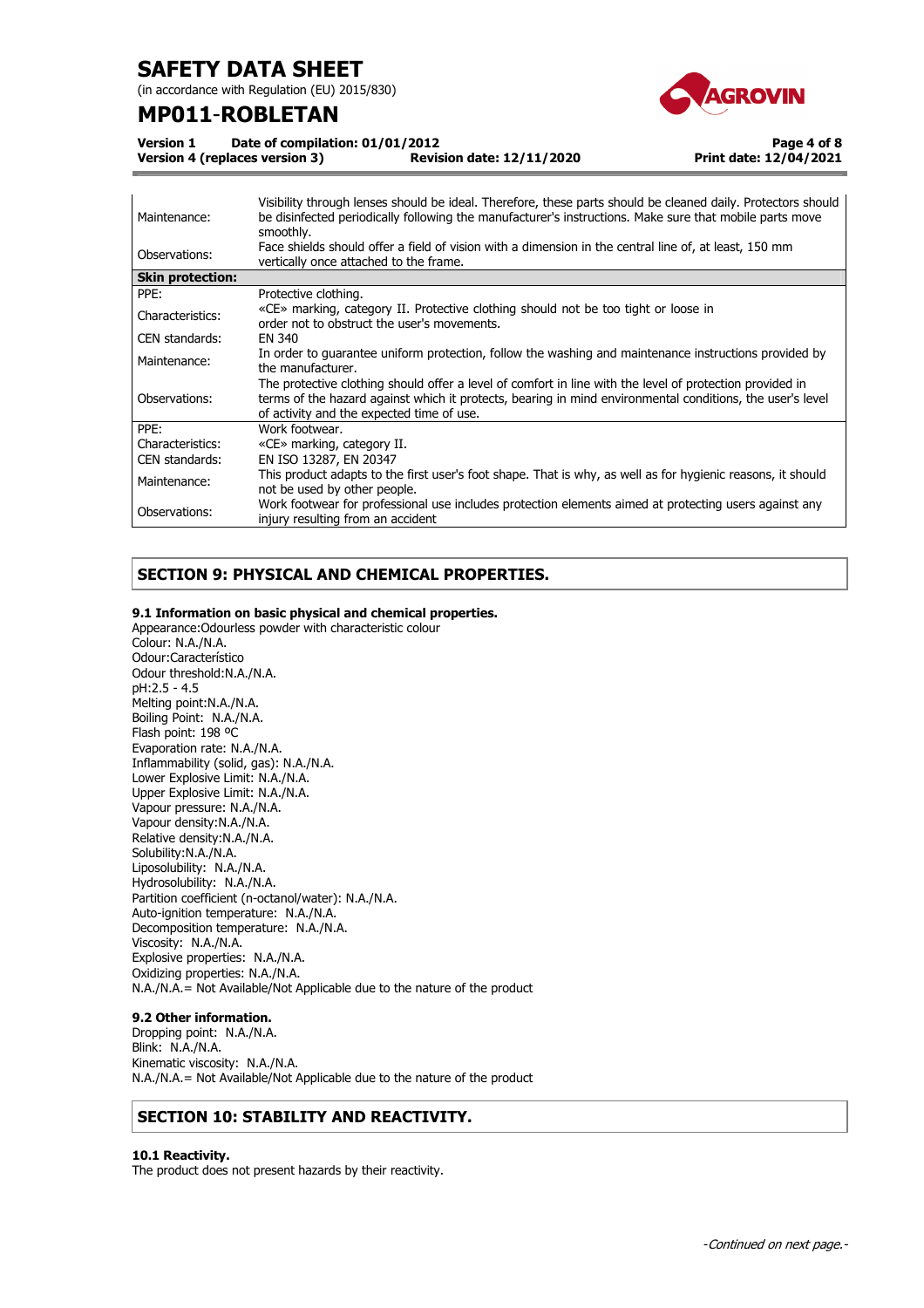(in accordance with Regulation (EU) 2015/830)

# **MP011**-**ROBLETAN**

**Version 1 Date of compilation: 01/01/2012 Version 4 (replaces version 3)** 



**Page 5 of 8 Print date: 12/04/2021**

# **10.2 Chemical stability.**

Unstable in contact with:

- Bases.

# **10.3 Possibility of hazardous reactions.**

Neutralization can occur on contact with bases.

### **10.4 Conditions to avoid.**

- Avoid contact with bases.

## **10.5 Incompatible materials.**

Avoid the following materials:

- Bases.

### **10.6 Hazardous decomposition products.**

Depending on conditions of use, can be generated the following products:

- Corrosive vapors or gases.

# **SECTION 11: TOXICOLOGICAL INFORMATION.**

# **11.1 Information on toxicological effects.**

### **Toxicological information.**

| <b>Name</b>       |                  | <b>Acute toxicity</b> |                                                                                                                      |             |                   |
|-------------------|------------------|-----------------------|----------------------------------------------------------------------------------------------------------------------|-------------|-------------------|
|                   |                  | <b>Type</b>           | <b>Test</b>                                                                                                          | <b>Kind</b> | <b>Value</b>      |
|                   |                  |                       | LD50                                                                                                                 | Rat         | 2260 mg/kg bw [1] |
| <b>Tannins</b>    |                  | Oral                  | [1] Toxicology of Drugs and Chemicals, Deichmann, W.B.,<br>New York, Academic Press, Inc., 1969Vol. -, Pg. 571, 1969 |             |                   |
|                   |                  | Dermal                |                                                                                                                      |             |                   |
| CAS No: 1401-55-4 | EC No: 215-753-2 | Inhalation            |                                                                                                                      |             |                   |

a) acute toxicity;

Not conclusive data for classification.

b) skin corrosion/irritation; Not conclusive data for classification.

c) serious eye damage/irritation; Not conclusive data for classification.

d) respiratory or skin sensitisation; Not conclusive data for classification.

e) germ cell mutagenicity; Not conclusive data for classification.

f) carcinogenicity; Not conclusive data for classification.

g) reproductive toxicity; Not conclusive data for classification.

h) STOT-single exposure; Not conclusive data for classification.

i) STOT-repeated exposure; Not conclusive data for classification.

j) aspiration hazard; Not conclusive data for classification.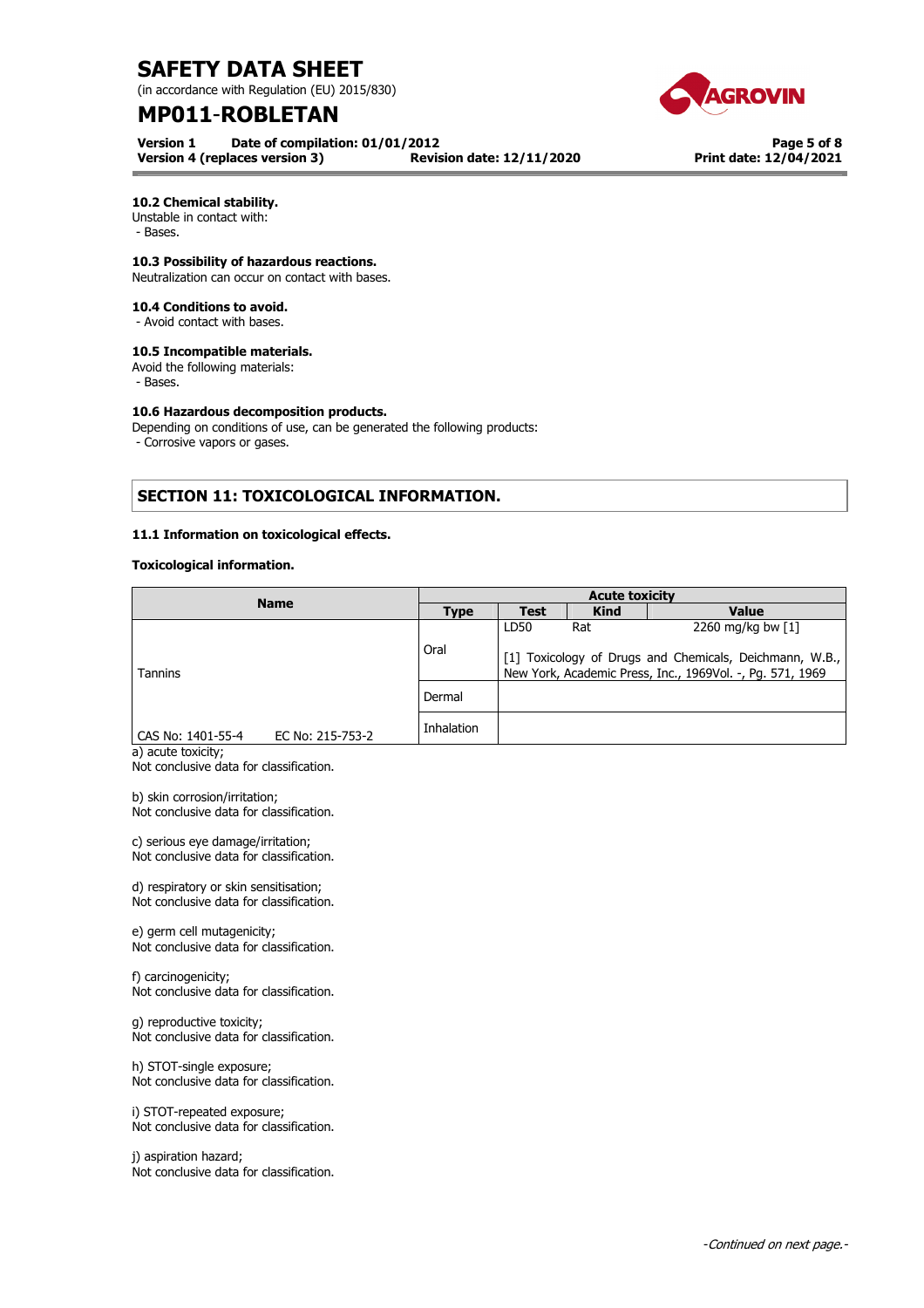(in accordance with Regulation (EU) 2015/830)

# **MP011**-**ROBLETAN**

**Version 1 Date of compilation: 01/01/2012 Version 4 (replaces version 3) Revision date: 12/11/2020**



# **SECTION 12: ECOLOGICAL INFORMATION.**

**12.1 Toxicity.** 

| <b>Name</b>       |                  | <b>Ecotoxicity</b>       |                                                                                                                                                                                                                |             |                      |
|-------------------|------------------|--------------------------|----------------------------------------------------------------------------------------------------------------------------------------------------------------------------------------------------------------|-------------|----------------------|
|                   |                  | <b>Type</b>              | <b>Test</b>                                                                                                                                                                                                    | <b>Kind</b> | <b>Value</b>         |
|                   |                  |                          | <b>LC50</b>                                                                                                                                                                                                    | Fish        | 73,9 mg/l (96 h) [1] |
| Tannins           |                  | Fish                     | [1] Somanath, B. 1991. Effect of Acute Sublethal<br>Concentration of Tannic Acid on the Protein, Carbohydrate<br>and Lipid Levels in the Tissues of the Fish Labeo rohita.<br>J. Environ. Biol. 12(2): 107-112 |             |                      |
|                   |                  | Aquatic<br>invertebrates |                                                                                                                                                                                                                |             |                      |
| CAS No: 1401-55-4 | EC No: 215-753-2 | Aquatic plants           |                                                                                                                                                                                                                |             |                      |

### **12.2 Persistence and degradability.**

No information is available regarding the biodegradability. No information is available on the degradability.No information is available about persistence and degradability of the product.

### **12.3 Bioaccumulative potential.**

No information is available regarding the bioaccumulation.

### **12.4 Mobility in soil.**

No information is available about the mobility in soil. The product must not be allowed to go into sewers or waterways. Prevent penetration into the ground.

### **12.5 Results of PBT and vPvB assessment.**

No information is available about the results of PBT and vPvB assessment of the product.

### **12.6 Other adverse effects.**

No information is available about other adverse effects for the environment.

# **SECTION 13: DISPOSAL CONSIDERATIONS.**

### **13.1 Waste treatment methods.**

Do not dump into sewers or waterways. Waste and empty containers must be handled and eliminated according to current, local/national legislation.

Follow the provisions of Directive 2008/98/EC regarding waste management.

# **SECTION 14: TRANSPORT INFORMATION.**

Transportation is not dangerous. In case of road accident causing the product's spillage, proceed in accordance with point 6.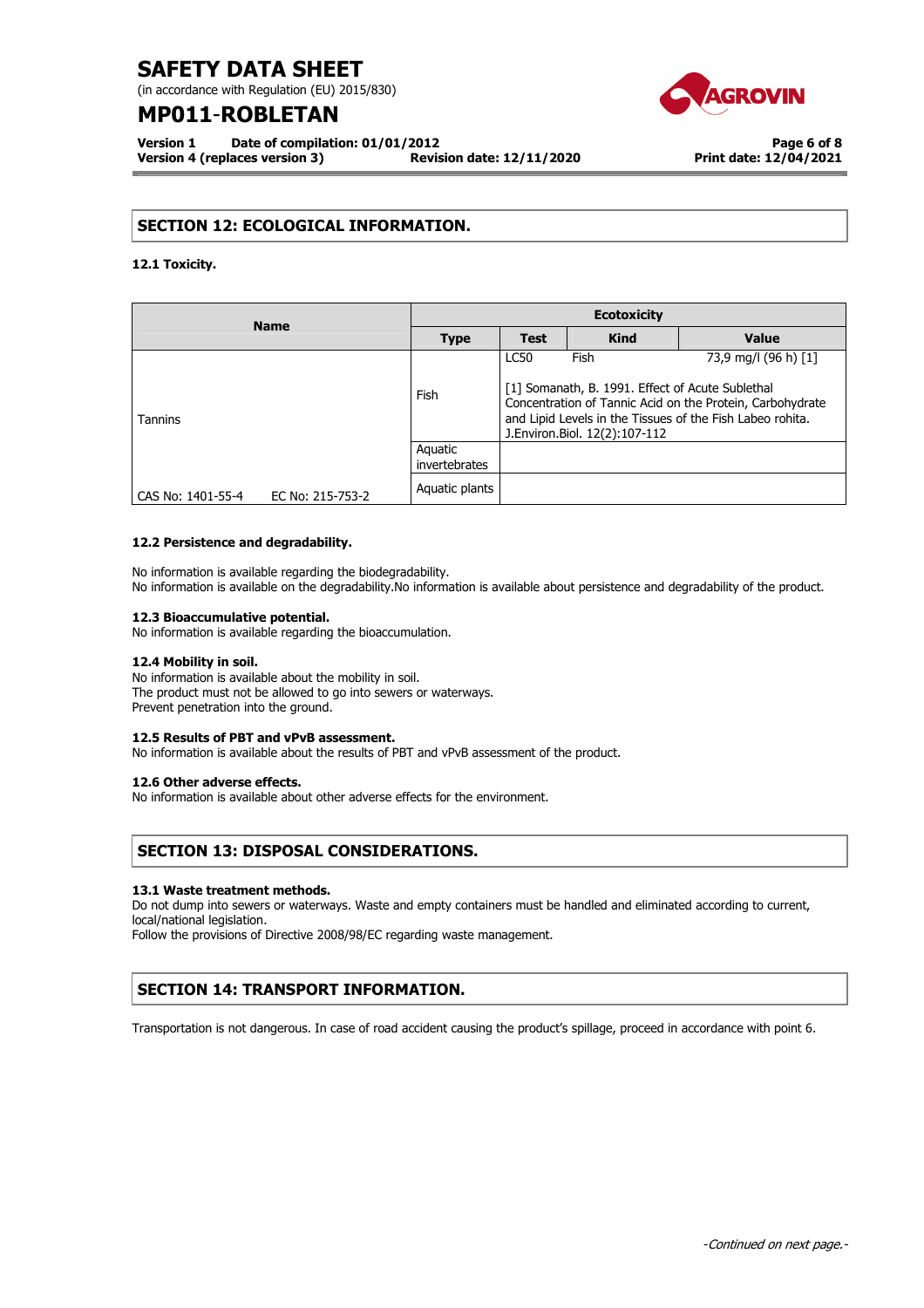(in accordance with Regulation (EU) 2015/830)

# **MP011**-**ROBLETAN**

**Version 1 Date of compilation: 01/01/2012 Version 4 (replaces version 3) Revision date: 12/11/2020**

**Page 7 of 8 Print date: 12/04/2021**

# **14.1 UN number.**

Transportation is not dangerous.

### **14.2 UN proper shipping name.**

Description: ADR: Not classified as hazardous for transport. IMDG: Not classified as hazardous for transport. ICAO/IATA: Not classified as hazardous for transport.

## **14.3 Transport hazard class(es).**

Transportation is not dangerous.

#### **14.4 Packing group.**

Transportation is not dangerous.

### **14.5 Environmental hazards.**

Transportation is not dangerous.

### **14.6 Special precautions for user.**

Transportation is not dangerous.

### **14.7 Transport in bulk according to Annex II of MARPOL and the IBC Code.**

Transportation is not dangerous.

# **SECTION 15: REGULATORY INFORMATION.**

### **15.1 Safety, health and environmental regulations/legislation specific for the substance or mixture.**

The product is not affected by the Regulation (EC) No 1005/2009 of the European Parliament and of the Council of 16 September 2009 on substances that deplete the ozone layer.

The product is not affected by Directive 2012/18/EU (SEVESO III).

The product is not affected by Regulation (EU) No 528/2012 concerning the making available on the market and use of biocidal products.

The product is not affected by the procedure established Regulation (EU) No 649/2012, concerning the export and import of dangerous chemicals.

### **15.2 Chemical safety assessment.**

No Chemical Safety Assessment has been carried out for this substance/mixture by the supplier.

# **SECTION 16: OTHER INFORMATION.**

Changes regarding to the previous version:

- Modification of the classification ADR/IMDG/ICAO/IATA/RID (SECTION 14).

#### **Classification and procedure used to derive the classification for mixtures according to Regulation (EC) 1272/2008 [CLP]:**

| 14/4/4000   ULF   .   |                       |
|-----------------------|-----------------------|
| Physical hazards      | On basis of test data |
| Health hazards        | Calculation method    |
| Environmental hazards | Calculation method    |

It is recommended that the product only be employed for the purposes advised.

Abbreviations and acronyms used:

CEN: European Committee for Standardization.

EC50: Half maximal effective concentration.<br>PPE: Personal protection equipment.

Personal protection equipment.